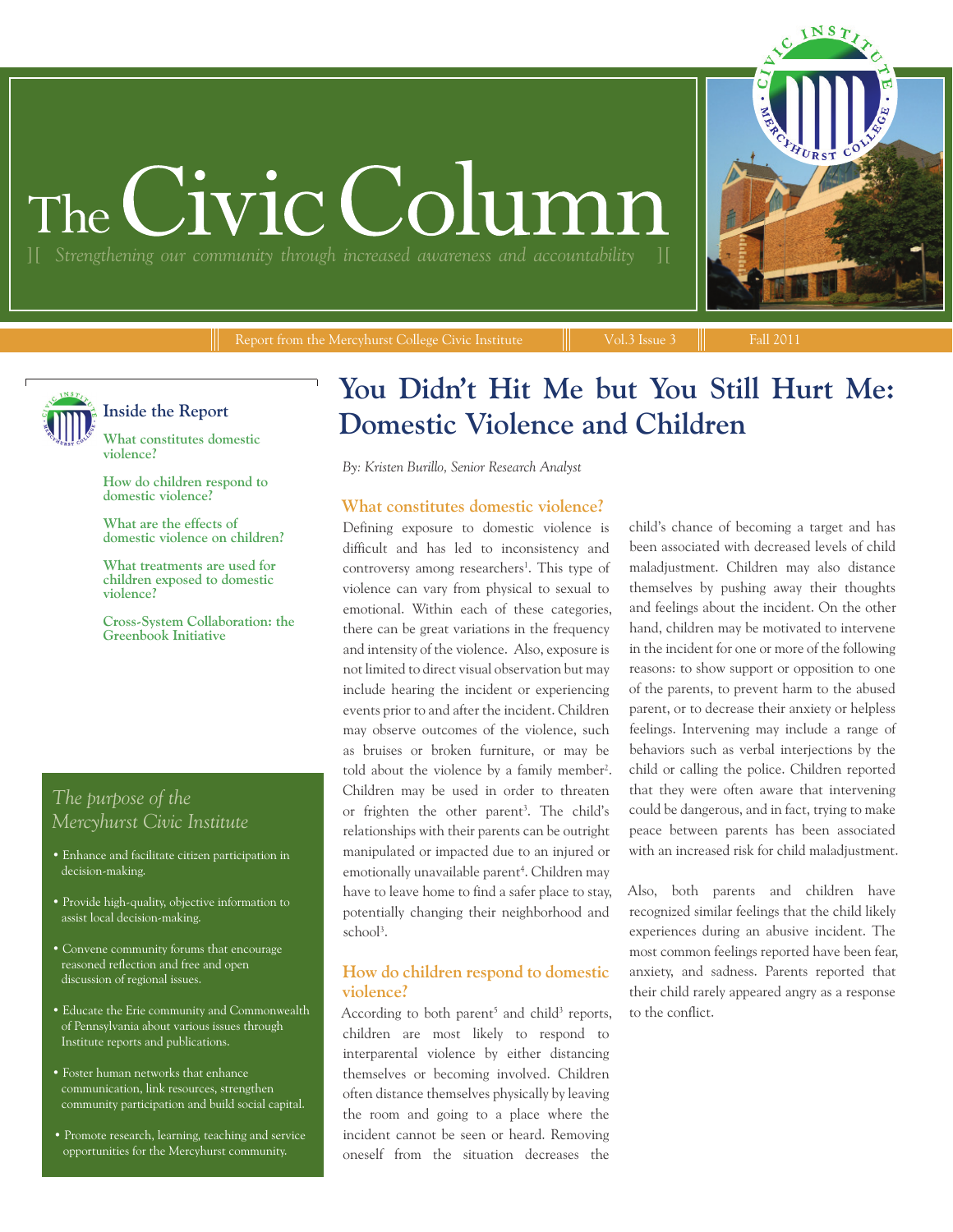# *continued* **Children You Didn't Hit Me but You Still Hurt Me: Domestic Violence and**

## **What are the effects of domestic violence on children?**

Children exposed to domestic violence may face challenges in one or more of the following areas6, 7, 8, 9, 10. (The examples provided below are some of the common problems experienced, but should not be considered an exhaustive list. It should also be noted that many children studied do not show negative consequences from witnessing violence.)

#### **Emotional**

- Shame, guilt, or self-blame
- Grief
- Conflicting feelings towards parents
- Fear of abandonment, the future, or personal injury
- Anger
- Depression or helplessness
- Embarrassment
- Anxiety

#### **Behavioral**

- Acting out or aggressive
- Withdrawing
- Caretaking or acting as a parent substitute
- Refusal to go to school
- Bedwetting or nightmares
- Excessive attention-seeking

## **Cognitive and Attitude**

- Difficulties in school
- Slower cognitive development
- Belief in rigid gender stereotypes
- Limited problem solving skills

### **Social**

- Isolation from friends and relatives
- Difficulty trusting others, especially adults
- Poor anger management skills
- Excessive social involvement to avoid being home
- Relationships that start intensely and end abruptly



#### **Physical**

- Somatic complaints, particularly headaches or stomachaches
- Tired or lethargic
- Poor personal hygiene
- Short attention span
- Self-mutilation

#### **Long-term**

- Development of attitudes supporting aggression
- Trauma-related symptoms
- Low-self esteem
- Depression
	- Males exposed to domestic violence as children are more likely to engage in domestic violence as adults
	- Females exposed to domestic violence as children are more likely to be a victim of domestic violence as adults

**The effects of exposure to domestic violence are magnified or decreased by a number of moderating factors such as:** 

- Nature of the violence including frequency and severity
- How the caretaker's handle the conflict
- Whether or not the child has also been a victim of physical or sexual abuse
- Child's age
- Child's gender
- Amount of time passed since exposure to the violence
- Where the child is living
- Child's perception of relationships with adults in the home
- Child's perception of family or other adult support
- Child's coping skills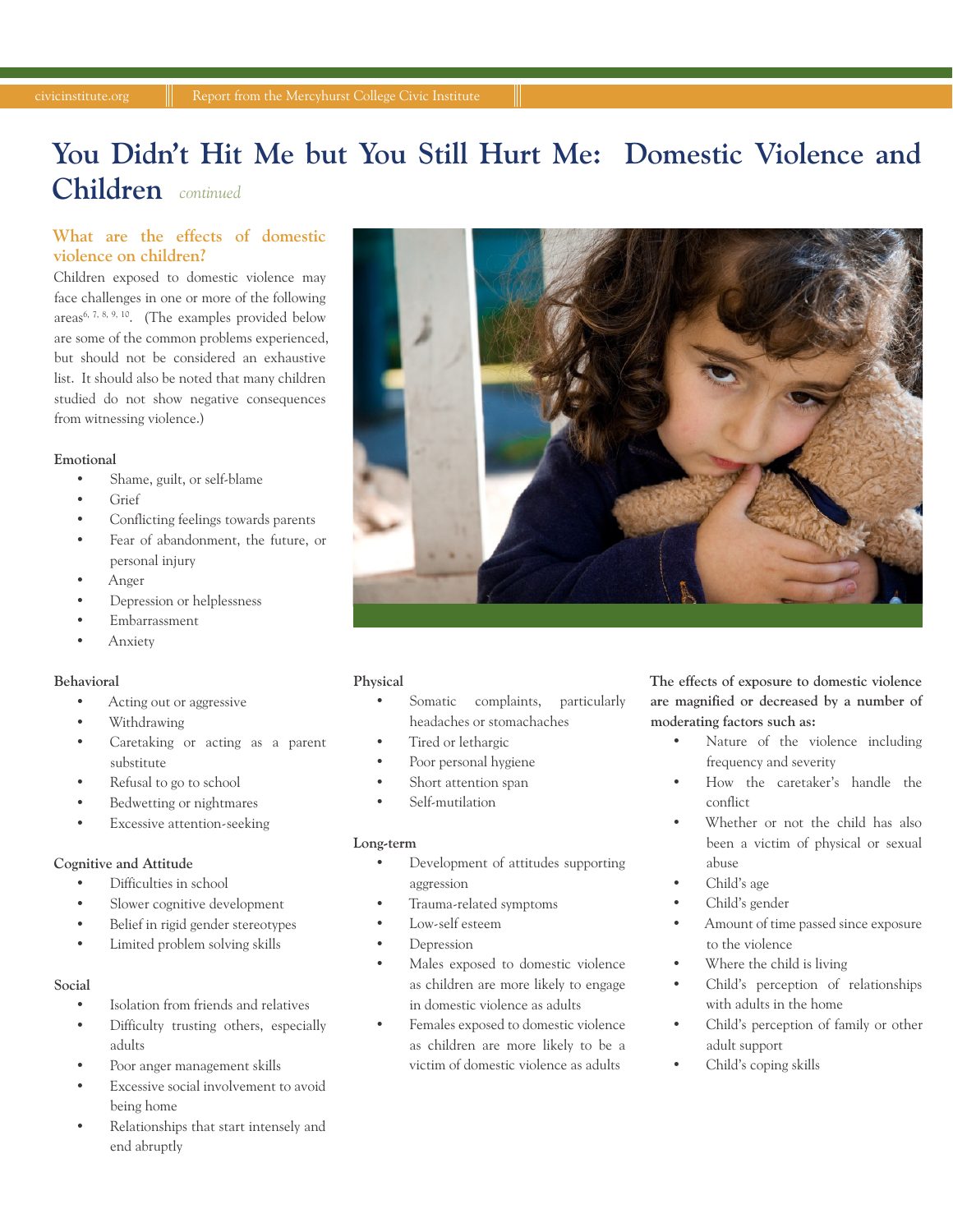# *continued* **Children You Didn't Hit Me but You Still Hurt Me: Domestic Violence and**

## What treatments are used for children exposed to domestic violence?<sup>11, 12</sup>

Treatments for youth exposed to trauma most commonly follow a cognitive behavioral model. The specific treatment will be impacted by factors such as the child's age, symptom presentation, comorbid conditions, and family context. The focus of treatment may vary from specific adjustment problems resulting from violence exposure (e.g. aggressive behavior), overall views of violence in the family, or transitions into or out of shelters. The following treatment components are the most commonly used:

- Re-exposure interventions
	- To separate thoughts and stimuli surrounding the violence from the negative emotions experienced
	- May include use of the trauma interview or trauma narratives to recall or act out the traumatic event
- Violence education and cognitive restructuring
	- Focus on changing thoughts about violence in general and the traumatic event in particular as well as developing different coping strategies in order to gain a new perspective on the violence
	- Teach the child that violence and abuse are unacceptable, that violent behavior is a choice, and that children are not responsible for the violent behavior of their parents
- Emotional recognition and expression
	- Includes developing an emotional vocabulary; identifying connections between bodily sensations, thoughts, behaviors, and emotions; and teaching strategies to reduce anxiety
- Social problem solving and social interaction skills
	- Teach conflict resolution and social skills through behavioral rehearsal
- Safety planning
	- Includes teaching children how to identify cues of dangerous situations and how to obtain help
- Parenting interventions
	- Includes working on positive parenting techniques with the non-offending parent; teaching the parent about the child's treatment so that strategies can be supported and prompted at home; and educating the parent about the risks created by a child's exposure to violence

One formalized treatment program that is commonly used with success in treating traumatized children is Trauma-Focused Cognitive-Behavioral Therapy (TF-CBT). Though it was originally designed for treating sexually abused children, TF-CBT has been adapted to use with children experiencing any type of trauma13. The treatment targets trauma-related symptoms including Post-Traumatic Stress Disorder (PTSD), depression, anxiety, trauma-related shame, and trauma-related cognitions such as self-blame. Also included in the treatment is work with the non-offending parent to help the parent support the child, decrease the parent's own stress, and improve parenting practices. The TF-CBT components, many of which were mentioned above, are summarized by the acronym PRACTICE (Parenting skills, Psychoeducation, Relaxation skills, Affective modulation sills, Cognitive processing, Trauma narration, In vivo desensitization, Conjoint child-parent sessions, and Enhancing safety and future development). At least one randomized controlled study on the effectiveness of TF-CBT had a large proportion (over half) of the sample with a history of domestic violence exposure. Children receiving TF-CBT (as opposed to Child-Centered Therapy) showed greater improvement in PTSD, depressive, anxiety, shame, and behavior symptoms as well as negative abuse-related cognitions. The parents who participated in TF-CBT showed a greater improvement in their own depressive symptoms, parenting practices, support of their child, and emotional distress about the abuse. TF-CBT is offered locally through Family Services.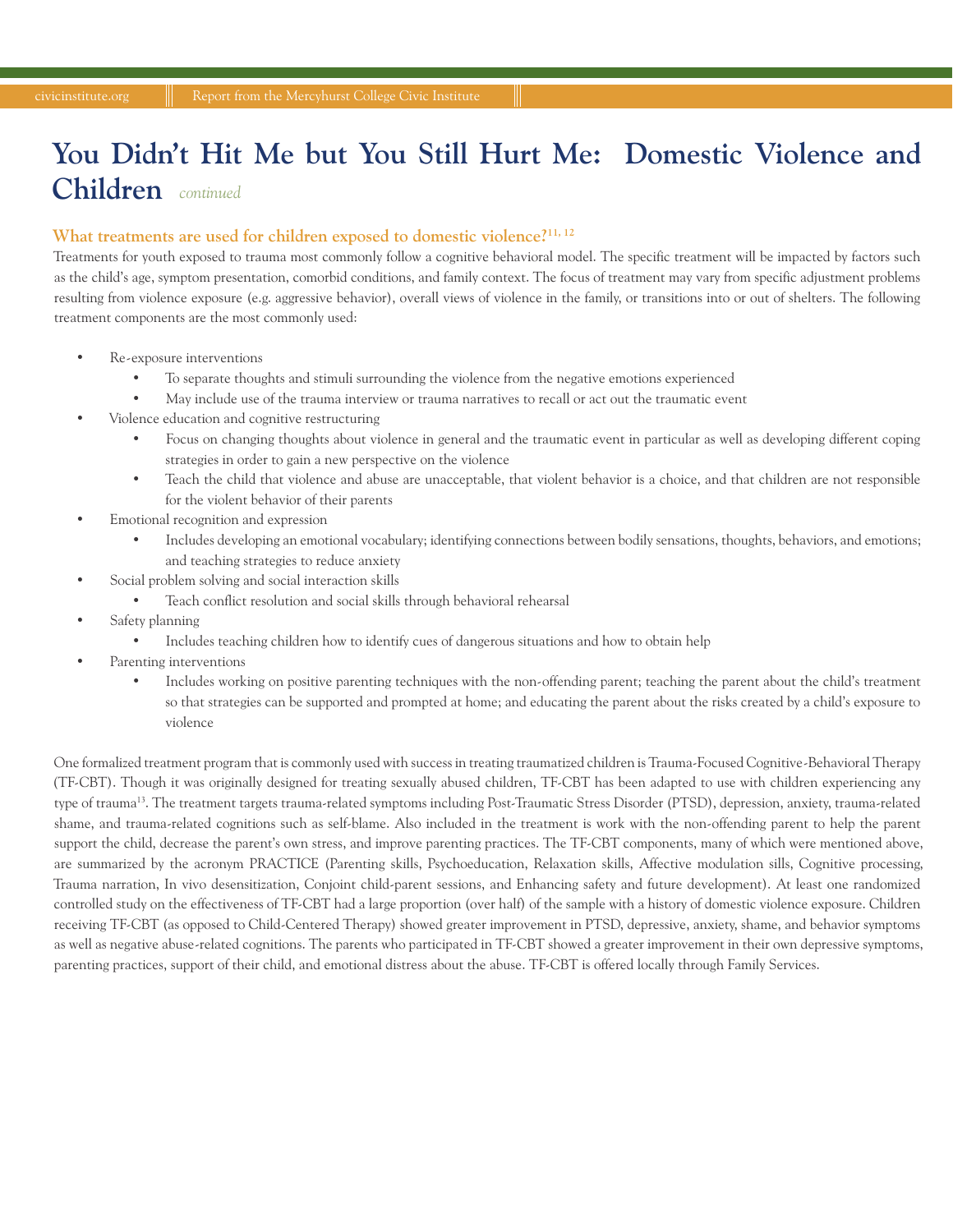# **References**

1. Edleson, J.L. (2006). Emerging responses to children exposed to domestic violence. Harrisburg, PA: VAWnet, a project of the National Resource Center on Domestic Violence/ Pennsylvania Coalition Against Domestic Violence. Retrieved March 29, 2011, from http://new.vawnet.org/category/ Main\_Doc.php?docid=585.

2. Jouriles, E.N., MacDonald, R., Norwood, W.D., & Ezell, E. (2001). Issues and controversies in documenting the prevalence of children's exposure to domestic violence. In S.A. Graham-Bermann (Ed.), *Domestic violence in the lives of children*, (pp. 13-34). Washington, D.C: American Psychological Association.

3. Peled, E. (1998). The experience of living with violence for preadolescent children of battered women. *Youth & Society*, 29, 395-430.

4. Family Violence Prevention Fund. (2009). CONNECT: Supporting Children Exposed to Domestic Violence. Retrieved May 16, 2011, from http:// www.aecf.org/~/media/Pubs/Topics/Child%20Welfare%20Permanence/Other/ConnectSupportingChildrenExposedtoDomesticVio/connect.pdf

5. Garcia O'Hearn, H., Margolin, G. & John, R.S. (1997). Mothers' and fathers' reports of children's reactions to naturalistic marital conflict. *Journal of the American Academy of Child and Adolescent Psychiatry,* 36, 1366-1373.

6. Child Welfare Information Gateway (2009). *Domestic violence and the child welfare system*. Retrieved March 29, 2011, from http://www.childwelfare. gov/pubs/factsheets/domestic\_violence/.

7. Edleson, J.L. (1997). Problems associated with children's witnessing of domestic violence. Harrisburg, PA: National Resource Center on Domestic Violence. Retrieved May 16, 2011, from http://www.VAWnet.org/Assoc\_Files\_VAWnet/AR\_witness.pdf.

8. ACADV: Children and the effects of domestic violence. *The effects of DV on children*. Retrieved March 29, 2011, from http://www.acadv.org/children. html.

9. Family Violence Law Center (2003). *Children & Domestic Violence*. Retrieved March 29, 2011, from http://www.fvlc.org/gethelp\_childrenanddv.html.

10. Whitfield, C., Anda, R., Dube, S., &Felitti, V.J. (2003). Violent childhood experiences and the risk of intimate partner violence as adults. *Journal of Interpersonal Violence*, 18(12).

11. Vickerman, K.A., Margolin, G. (2007). Post-traumatic stress in children and adolescents exposed to family violence: II. Treatment. Professional Psychology: Research and Practice.

12. Cohen, J.A., Mannarino, A.P., Berliner, L., & Deblinger, E. (2000). Trauma-focused cognitive behavioral therapy for children and adolescents: An empirical update. *Journal of Interpersonal Violence*, 15 (11), 1202-1223.

13. Cohen, J.A., Mannarino, A.P., Murrary, L.K., & Igelman, R. (2006). Psychosocial interventions for maltreated and violence-exposed children. *Journal of Societal Issues*, *62*, 737-766.

14. The Greenbook National Evaluation Team (2008). *The Greenbook initiative final evaluation report*. Retrieved March 29, 2011, from http://www.thegreenbook.info/ documents/FinalReport\_Combined.pdf.

15. Edleson, J.L., & Malike, N.M. (2008). Collaborating for family safety: Results from the Greenbook multisite evaluation. *Journal of Interpersonal Violence,* 23 (7), 871-875.

16. Lowry, S.M. & Trujillo, O. (2008). *Cross-System dialogue: An effective strategy to promote communication between the domestic violence community, child welfare system, and the courts*. Retrieved March 29, 2011, from http://www.thegreenbook.info/ documents/crosssystemdialogue.pdf.



**October is National Domestic Violence Awareness Month**

# **Contact Us (814) 824-2327 501 East 38th St.**

**civicinstitute.org Erie, PA 16546**

# The Civic Column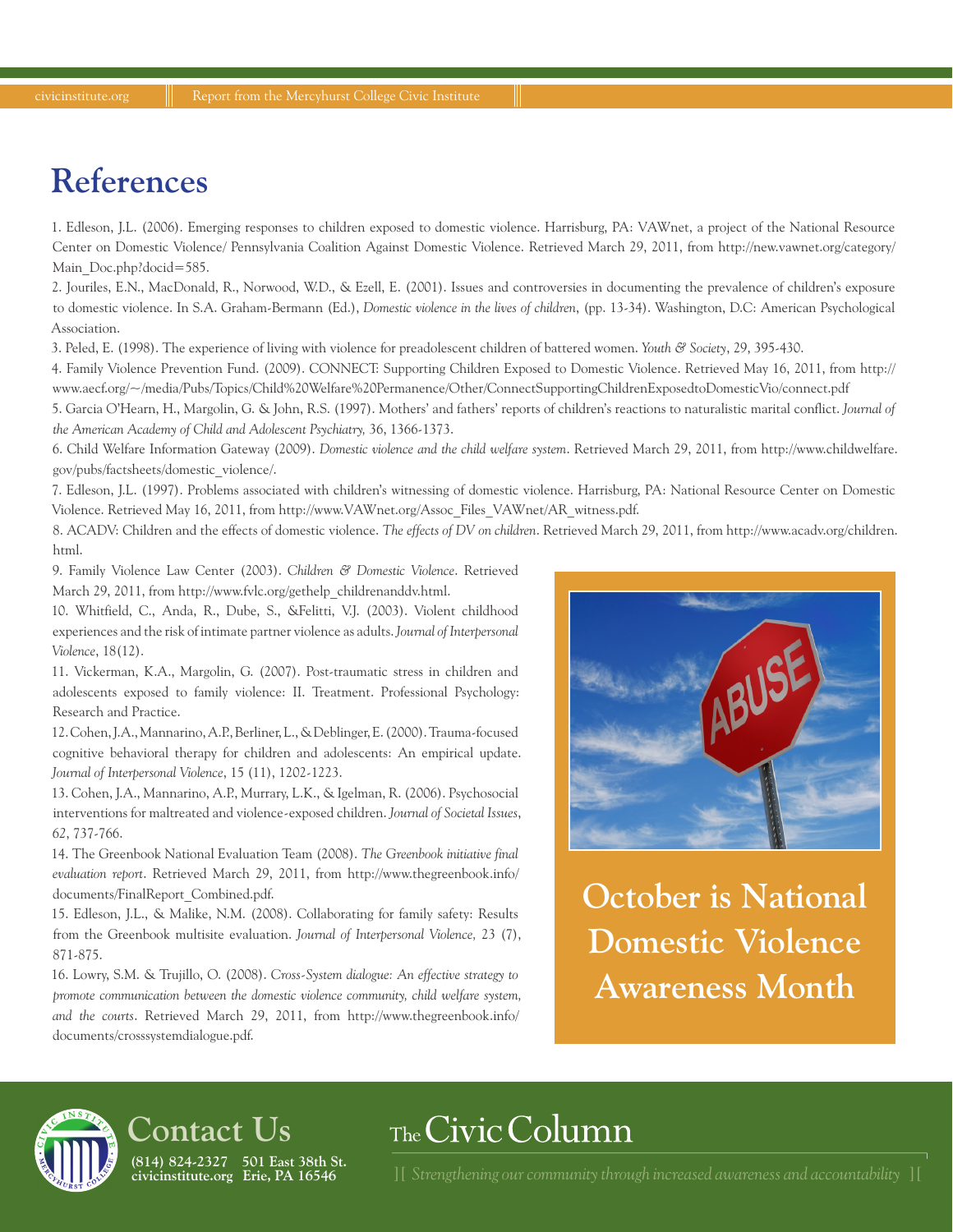# **Cross-System Collaboration: The Greenbook Initiative14,15,16**



An increasingly number of families are impacted by both domestic violence and child maltreatment; as many as 60 percent of families who experience one of these types of violence are likely to experience the other. The systems that respond to victims of family violence, however, often have different perspectives and protocols from one another. For example, child welfare workers focus on the children's safety and well-being while domestic violence service providers focus on protecting the adult victims. In the late 1990s, the National Council of Juvenile and Family Court Judges (NCJFCJ) assembled a group to focus on improving service coordination to families impacted by domestic violence and child maltreatment. Resulting from the group was a set of best practice guidelines published as Effective Intervention in Domestic Violence and Child Maltreatment Cases: Guidelines for Policy and Practice, which became known as the Greenbook due to the color of its cover. The publication identifies both internal and cross-system changes that child protective services, domestic violence service providers, and juvenile and family courts should implement to improve the safety of domestic violence victims.

In order to implement the strategies recommended within the Greenbook, the U.S. Department of Justice and the U.S. Department of Health and Human Services awarded six counties grants over a five year timeframe. Collaborative boards were developed to complete tasks such as mapping the current systems to identify service gaps or duplication as well as speaking to survivors and consumers to gain additional perspective. As work continued, additional partners, such as probation and parole and substance abuse service providers, were brought on board as well. While an in-depth report of the findings is available elsewhere<sup>14,15</sup>, the following highlights some of the key activities or points of discussion that were completed throughout the project:

- Addressed issues of power, trust, and responsibilities amongst the collaborating organizations
- Cross-systems trainings on confidentiality and other related topics
- Additional training for child welfare caseworkers on domestic violence, co-occurrence, and the impact of domestic violence on children
- Review of all child maltreatment cases with domestic violence by a multidisciplinary team that included a domestic violence advocate
- Implementation of new or revised tools to assess for domestic violence at child welfare case intake
- Creation of specialized positions, including domestic violence advocates present in child welfare offices
- Judges served as spokespersons for the initiative in state, municipal, and community settings
- Training for judges and court personnel on domestic violence and its impact on child protection cases

While many positive outcomes were observed (i.e. increased referrals to treatment services for victims of domestic violence; increase in the proportion of child welfare cases actively screened for domestic violence), there were many barriers to change. Changes in practice were most commonly observed in the child welfare system and least observed in the courts.





To learn more about the Mercyhurst Civic Institute, please visit our website, where you find information about the services we offer, listings of our current and recent projects, links to our recent publications, summaries of Erie County data, and biographies of our staff members.

*www.civicinstitute.org*